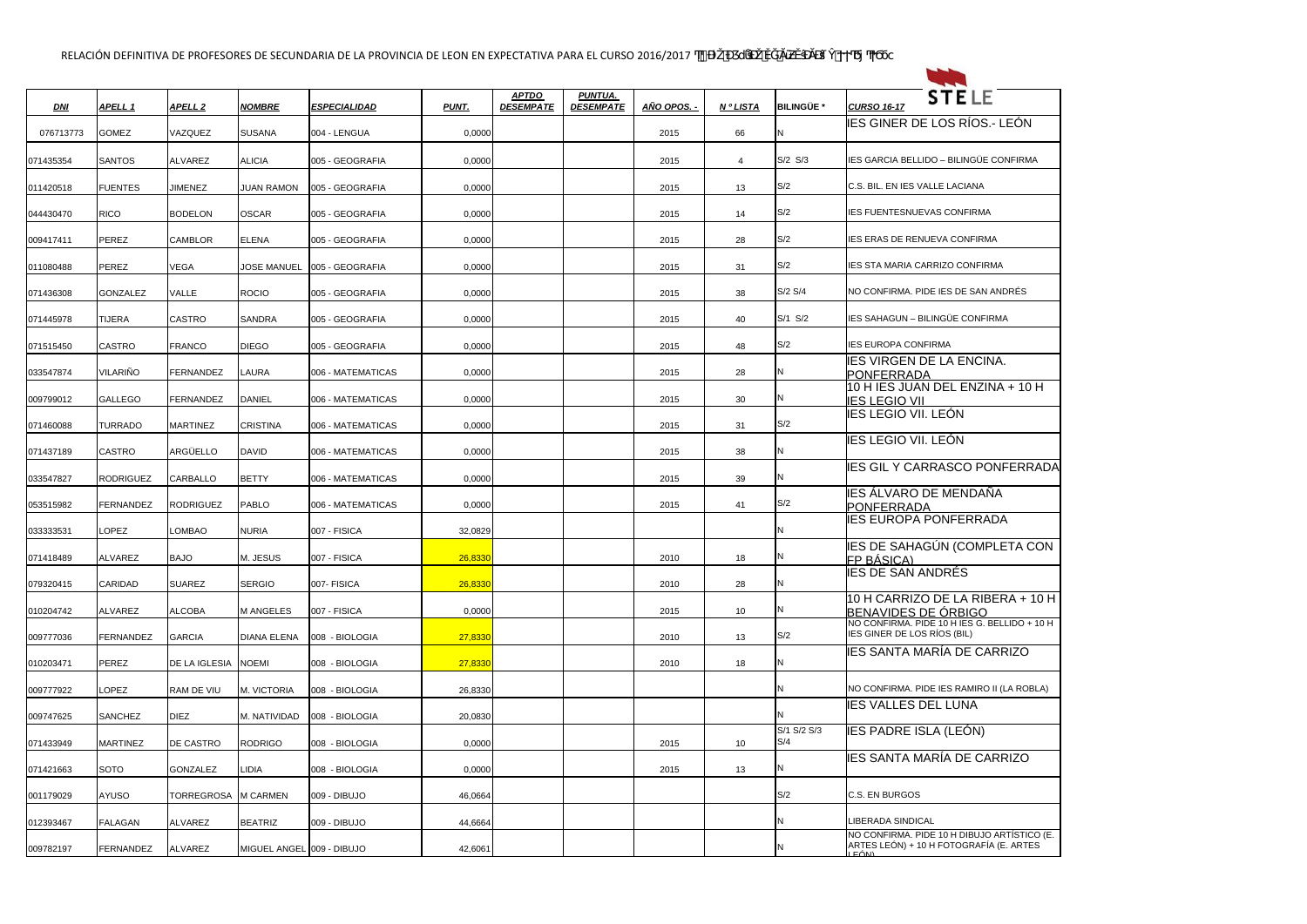| 011730055 | <b>FADON</b>     | <b>GARROTE</b>       | AMELIA CARME 009 - DIBUJO  |                                    | 40,6664 |  |      |    |             | 10 H IES ERAS DE RENUEVA + 10 H<br><b>IES LEGIO VII</b>               |
|-----------|------------------|----------------------|----------------------------|------------------------------------|---------|--|------|----|-------------|-----------------------------------------------------------------------|
| 010083166 | <b>PRIETO</b>    | <b>RUBIO</b>         | M. EVELIA                  | 009 - DIBUJO                       | 39,3330 |  |      |    | S/2         | C.S. HUM. IES GIL Y CARRASCO                                          |
| 011967896 | <b>NUÑEZ</b>     | <b>LOBO</b>          | PEDRO ANTONI 009 - DIBUJO  |                                    | 38,5330 |  |      |    |             | C.S. H. EN ZAMORA                                                     |
| 011965437 | <b>BARTOLOME</b> | <b>REGALADO</b>      | <b>PABLO</b>               | 009 - DIBUJO                       | 37,6664 |  |      |    | S/2         | 10 H IESO POLA DE GORDÓN + 10 H<br><b>IES RAMIRO II</b>               |
| 052610739 | <b>CARREÑO</b>   | <b>LESMES</b>        | <b>MARTA</b>               | 009 - DIBUJO                       | 37,4644 |  |      |    |             | NO CONFIRMA. PIDE HISTORA DEL ARTE (E.<br>ARTES LEÓN)                 |
| 050446417 | CALLE            | <b>ESCUDERO</b>      | BEATRIZ DE LA 009 - DIBUJO |                                    | 35,0829 |  |      |    | S/2         | C.S. EN VALLADOLID                                                    |
| 010192356 | <b>GUADALUPE</b> | <b>GONZALEZ</b>      | M.JESUS                    | 009 - DIBUJO                       | 33,0330 |  |      |    |             | IES BEATRIZ OSORIO CONFIRMA                                           |
| 034269903 | <b>DIAZ</b>      | <b>ALVAREZ</b>       | <b>NATALIA</b>             | 011 - INGLES                       | 0,0000  |  | 2015 | 35 |             | NO CONFIRMA. PIDE IES FUENTESNUEVAS                                   |
| 071556660 | <b>MARTINEZ</b>  | <b>MARCOS</b>        | <b>MARTA</b>               | 011 - INGLES                       | 0,0000  |  | 2015 | 69 |             | <b>IES VALLES DEL LUNA</b>                                            |
| 009388810 | <b>PANTIGA</b>   | <b>PALICIO</b>       | M. AURORA                  | 011 - INGLES                       | 0,0000  |  | 2015 | 74 |             | <b>IES JUAN DEL ENZINA</b>                                            |
| 071553893 | <b>SAN JUAN</b>  | <b>DE SANTIAGO</b>   | <b>MARIA</b>               | 016 - MUSICA                       | 55,7577 |  |      |    | S/1 S/2 S/4 | C.S. BIL. EN IES ERAS RENUEVA                                         |
| 070877710 | <b>VICENTE</b>   | <b>DOMINGUEZ</b>     | M. ITACA                   | 016 - MUSICA                       | 49,5664 |  |      |    | S/2         | NO CONFIRMA. PIDE 10 H IES LANCIA + 10 H IES<br>LEGIO VII (BILINGÜES) |
| 032658460 | <b>IGLESIAS</b>  | VILLANUEVA           | AURELIO JOSE 016 - MUSICA  |                                    | 46,5164 |  |      |    |             | IES BEATRIZ OSORIO - LIBERADO SINDICAL                                |
| 071440418 | <b>ANTA</b>      | <b>GONZALEZ</b>      | <b>JUAN PABLO</b>          | 016 - MUSICA                       | 46,1495 |  |      |    |             | C.S. CARGO DIRECTIVO IES SAHAGUN                                      |
| 009773067 | <b>HERVAS</b>    | <b>DE LA TORRE</b>   | M PURIFICACIO 016 - MUSICA |                                    | 44,6664 |  |      |    |             | NO CONFIRMA. PIDE CEO SAN JUAN                                        |
| 071554464 | <b>GARROTE</b>   | <b>GARCIA</b>        | <b>JORGE</b>               | 017 - EDUC, FISICA                 | 0,0000  |  | 2015 | -1 | S/2         | NO CONFIRMA. PIDE IES LANCIA                                          |
| 009805343 | <b>RODRIGUEZ</b> | <b>DIEZ</b>          | <b>JOSE PEDRO</b>          | 017 - EDUC. FISICA                 | 0,0000  |  | 2015 | 10 |             | NO CONFIRMA. PIDE ISO ASTURA                                          |
| 013303799 | <b>ARAGON</b>    | <b>CALVO</b>         | <b>SONIA</b>               | 017 - EDUC. FISICA                 | 0,0000  |  | 2015 | 13 | S/2         | C.S. BILINGÜE EN BURGOS                                               |
| 009687454 | <b>VEGA</b>      | <b>GARRIDO</b>       | <b>FELIX</b>               | 018 - ORIENTAC. ED.                | 75,5416 |  | 1991 | 0  | IN          | <b>PENDIENTE</b>                                                      |
| 009800633 | <b>RODRIGUEZ</b> | DE LA RED            | M. ISABEL                  | 019 - TECNOLOGIA                   | 36,4996 |  |      |    |             | C.S. CARGO DIRECT. CEPA FAUSTINA ALVAREZ                              |
| 009748287 | <b>SITJA</b>     | DE LA FUENTE M. JOSE |                            | 019 - TECNOLOGIA                   | 36,4164 |  |      |    | S/2         | LIBERADA SINDICAL                                                     |
| 010050796 | <b>GONZALEZ</b>  | <b>SANCHEZ</b>       | <b>VICTOR LUIS</b>         | 019 - TECNOLOGIA                   | 33,8664 |  |      |    |             | C.S. CARGO ELECTO - IES BEATRIZ OSORIO                                |
| 009776767 | <b>BLANCO</b>    | <b>FUERTES</b>       | <b>MISABEL</b>             | 019 - TECNOLOGIA                   | 32,6664 |  |      |    | S/1 S/2     | C.S. BILINGÜE EN IES ORDOÑO                                           |
| 044960031 | <b>RODRIGUEZ</b> | <b>RODRIGUEZ</b>     | <b>RAQUEL</b>              | 101 - ADMON EMPRESAS               | 63,9996 |  |      |    |             | C.S. EN SALAMANCA                                                     |
| 009799105 | <b>LOPEZ</b>     | <b>ALONSO</b>        | <b>MARTA</b>               | 101 - ADMON EMPRESAS               | 62,0830 |  |      |    |             | C.S. EN INSPECCION                                                    |
| 009760951 | <b>MORALA</b>    | <b>SANCHEZ</b>       |                            | M. MONSERRAT 101 - ADMON EMPRESAS  | 59,6664 |  |      |    |             | CIFP CIUDAD DE LEON CONFIRMA                                          |
| 077592574 | <b>LOUREIRO</b>  | <b>GUTIERREZ</b>     |                            | MARIA ANTONIA 101 - ADMON EMPRESAS | 56,8664 |  |      |    |             | IES ÁLVARO YÁÑEZ                                                      |
| 009368533 | <b>BORGE</b>     | <b>CORDOVILLA</b>    |                            | FRANCISCO JO 101 - ADMON EMPRESAS  | 52,4629 |  |      |    |             | C.S. CARGO DIRECT. CIFP CIUDAD DE LEON -<br>105                       |
| 071419336 | <b>FERNANDEZ</b> | <b>GARCIA</b>        | <b>FRANCISCO</b>           | 101 - ADMON EMPRESAS               | 50,7913 |  |      |    |             | NO CONFIRMA. PIDE IES VIA DE LA PLATA (CON<br>FOL Y ECONOMÍA)         |
| 071423737 | <b>MARTINEZ</b>  | PEREZ                | EVANGELINA                 | 101 - ADMON EMPRESAS               | 46,8330 |  |      |    |             | <b>IES VALLE DE LACIANA</b>                                           |
|           |                  |                      |                            |                                    |         |  |      |    |             |                                                                       |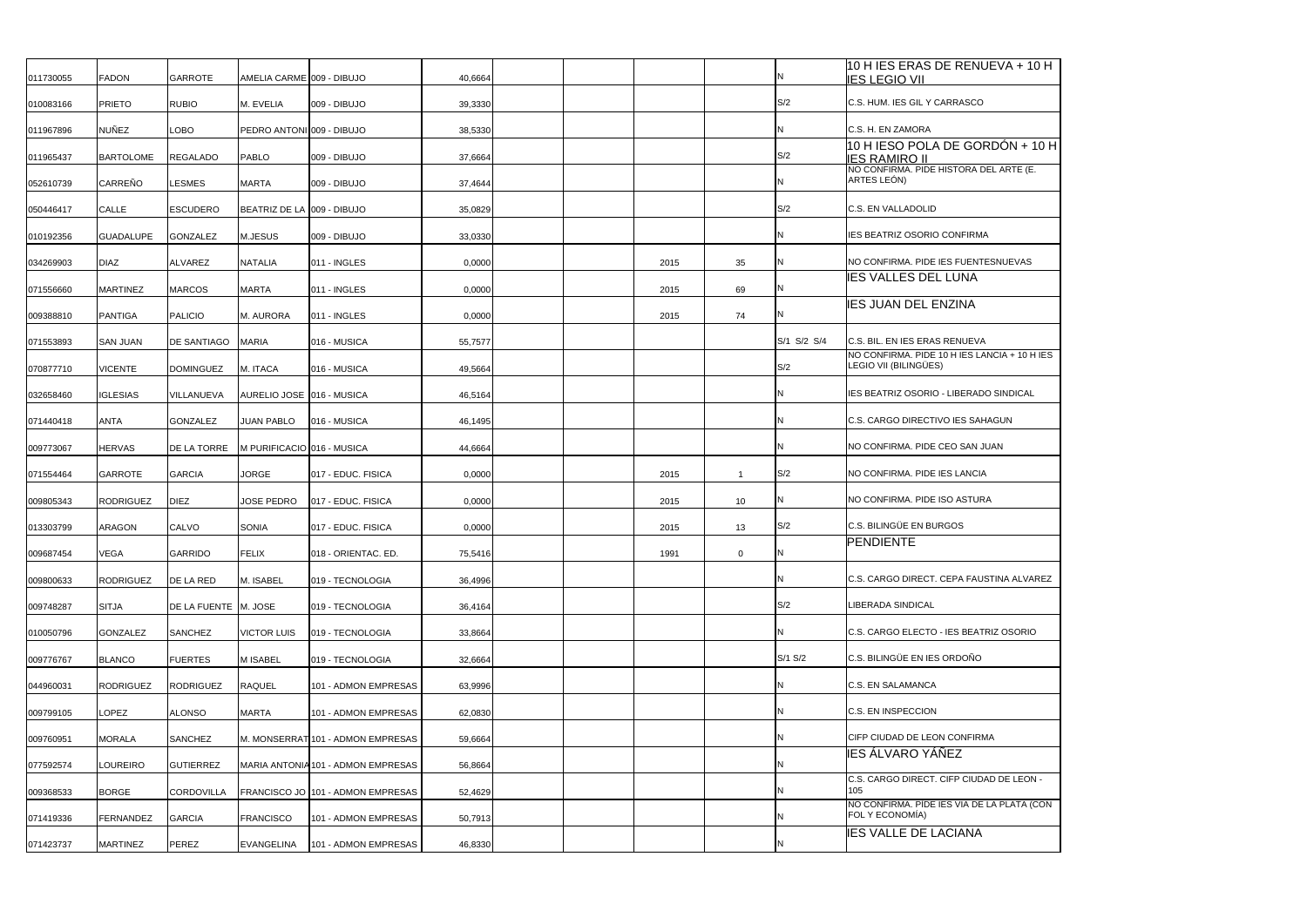| 013151576 | <b>IBEAS</b> | REOYO            | M. VICTORIA   | 102- AN. Y QUIM. INDUST.       | 0,0000  |  |  |     | LIBERADA SINDICAL                |
|-----------|--------------|------------------|---------------|--------------------------------|---------|--|--|-----|----------------------------------|
| 071427419 | <b>BAYON</b> | <b>ALONSO</b>    | <b>MIGUEL</b> | <b>107 - INFORMATICA</b>       | 64,7830 |  |  |     | <b>IES SAN ANDRES CONFIRMA</b>   |
| 071131794 | SANCHEZ      | <b>GUTIERREZ</b> | <b>SERGIO</b> | <b>107 - INFORMATICA</b>       | 52,8664 |  |  |     | <b>ICIFP PONFERRADA CONFIRMA</b> |
| 010867755 | <b>ANTON</b> | CUEVAS           |               | JESUS ESTEBA 107 - INFORMATICA | 51,0664 |  |  |     | <b>CIFP PONFERRADA CONFIRMA</b>  |
| 076937780 | FERNANDEZ    | REIRIZ           | <b>RUBEN</b>  | 107 - INFORMATICA              | 50,0330 |  |  | S/2 | <b>IES DE SAN ANDRÉS</b>         |

BILINGÜE S/1 FRANCÉS S/2 INGLÉS S/3 ALEMAN S/4 ITALIANO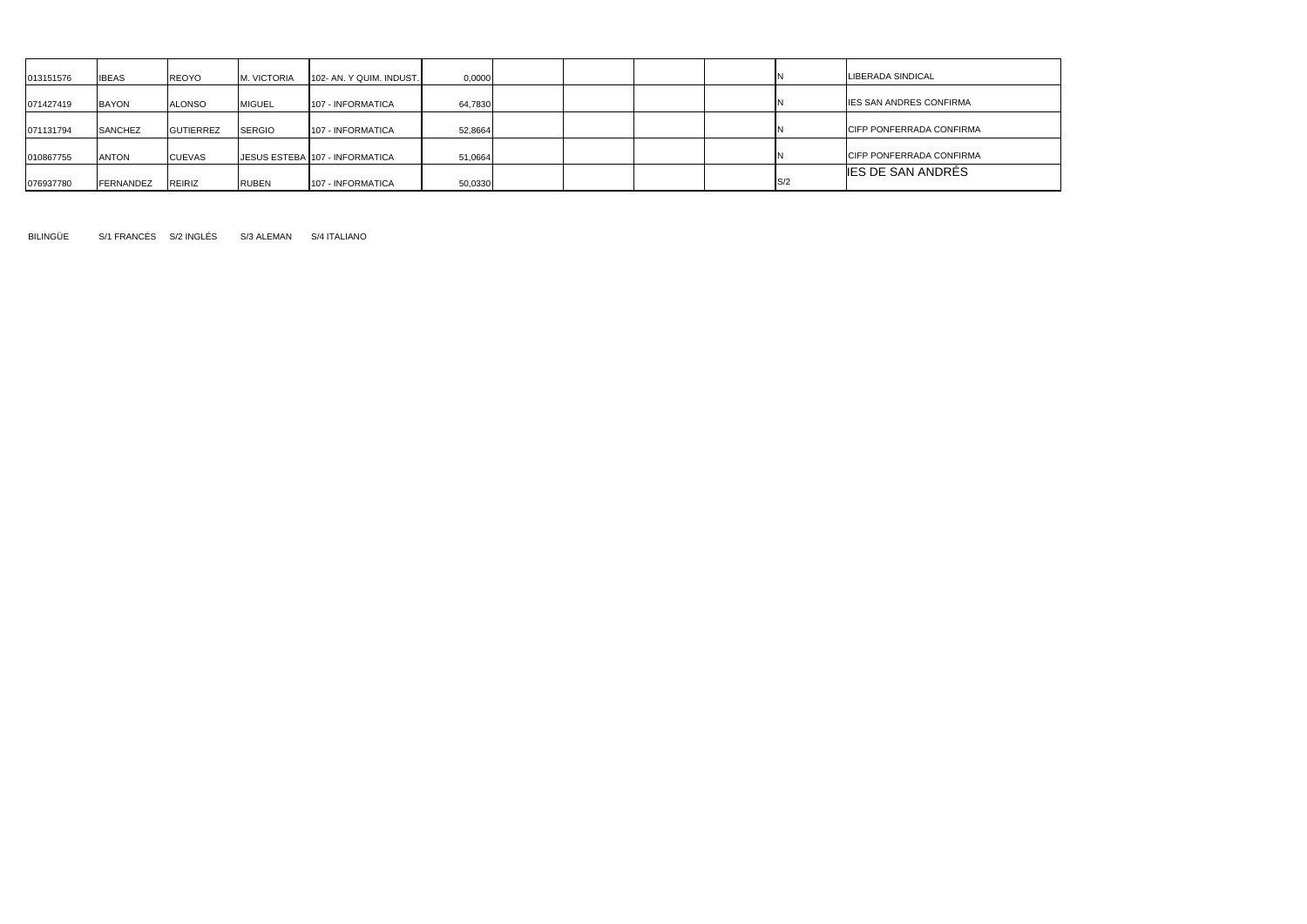

## RELACIÓN DEFINITIVA DE PROFESORES TECNICOS DE FP DE LA PROVINCIA DE LEÓN EN EXPECTATIVA DE DESTINO - CURSO 2016/2017

| <b>DNI</b> | APELL. 1         | APELL. 2         | <b>NOMBRE</b>       | <b>ESPECIALIDAD</b>              | <b>PUNTUAC.</b> | <b>BILINGÜE *</b> | <b>CURSO 16-17</b>                                                         |
|------------|------------------|------------------|---------------------|----------------------------------|-----------------|-------------------|----------------------------------------------------------------------------|
| 012373098  | <b>SANZ</b>      | <b>CARRETON</b>  | LUIS ANGEL          | 202 - EQUIPOS ELECTRON.          | 51,6664 N       |                   | C.S. FP BASICA IES GINER DE LOS RIOS.<br><b>CONFIRMA</b>                   |
| 033973004  | <b>LOPEZ</b>     | <b>GIRALDO</b>   | <b>ANTONIO</b>      | 202 - EQUIPOS ELECTRON.          | 49,1662 N       |                   | <b>IES VIRGEN DE LA ENCINA</b>                                             |
| 078736097  | <b>IGLESIAS</b>  | <b>GONZALEZ</b>  | <b>MANUEL</b>       | 204 - FABR. E INST. CARPINT. Y M | 32,6664 N       |                   | ICEPA FAUSTINA ALVAREZ. CONFIRMA                                           |
| 013138915  | <b>LOMILLO</b>   | <b>ALAMO</b>     | <b>FLORENTINO</b>   | I206 - INSTAL. ELECTROT.         | 41,6328 S/2     |                   | C.S. FP BASICA IES GINER DE LOS RIOS.<br><b>CONFIRMA</b>                   |
| 010087452  | <b>GARCIA</b>    | <b>CARRO</b>     | <b>BERNARDINO</b>   | 206 - INSTAL, ELECTROT.          | 26,6664 N       |                   | <b>IES ASTORGA (+ FPB)</b>                                                 |
| 009409846  | <b>IFUERTES</b>  | <b>GARCIA</b>    | <b>JESUS MANUEL</b> | 209 - MTO, VEHICULOS             | $0,0000$ N      |                   | IES ALVARO YAÑEZ. CONFIRMA                                                 |
| 009804098  | <b>CASTRO</b>    | AMEZ             | <b>ANA</b>          | 225 - SERVICIOS COMUNIDAD        | 51,9164 N       |                   | IES ORDOÑO II. CONFIRMA                                                    |
| 071024772  | <b>BLANCO</b>    | <b>ALFONSO</b>   | <b>NOELIA</b>       | 225 - SERVICIOS COMUNIDAD        | 45,9164 N       |                   | NO CONFIRMA. PIDE 10 H IES ERAS DE<br>RENUEVA + 10 H IES PADRE ISLA (MARE) |
| 044915198  | <b>GALVAN</b>    | <b>FRAILE</b>    | <b>M.CARMEN</b>     | 225 - SERVICIOS COMUNIDAD        | 34,8330 N       |                   | <b>IES ASTORGA (RESIDENCIA)</b>                                            |
| 071442369  | <b>HERNANDEZ</b> | <b>FERNANDEZ</b> | <b>MARIA</b>        | 225 - SERVICIOS COMUNIDAD        | 29,6664 S/2     |                   | NO CONFIRMA. PIDE 10 H IES G. BELLIDO + 10<br><b>H IES SAN ANDRÉS</b>      |
| 071419545  | <b>BARTOLOME</b> | <b>RAMOS</b>     | LORENA              | 227 - SISTEM. Y APL. INFORM.     | 33,6664 N       |                   | CEPA RAMÓN CARNICER                                                        |

S/2 INGLES